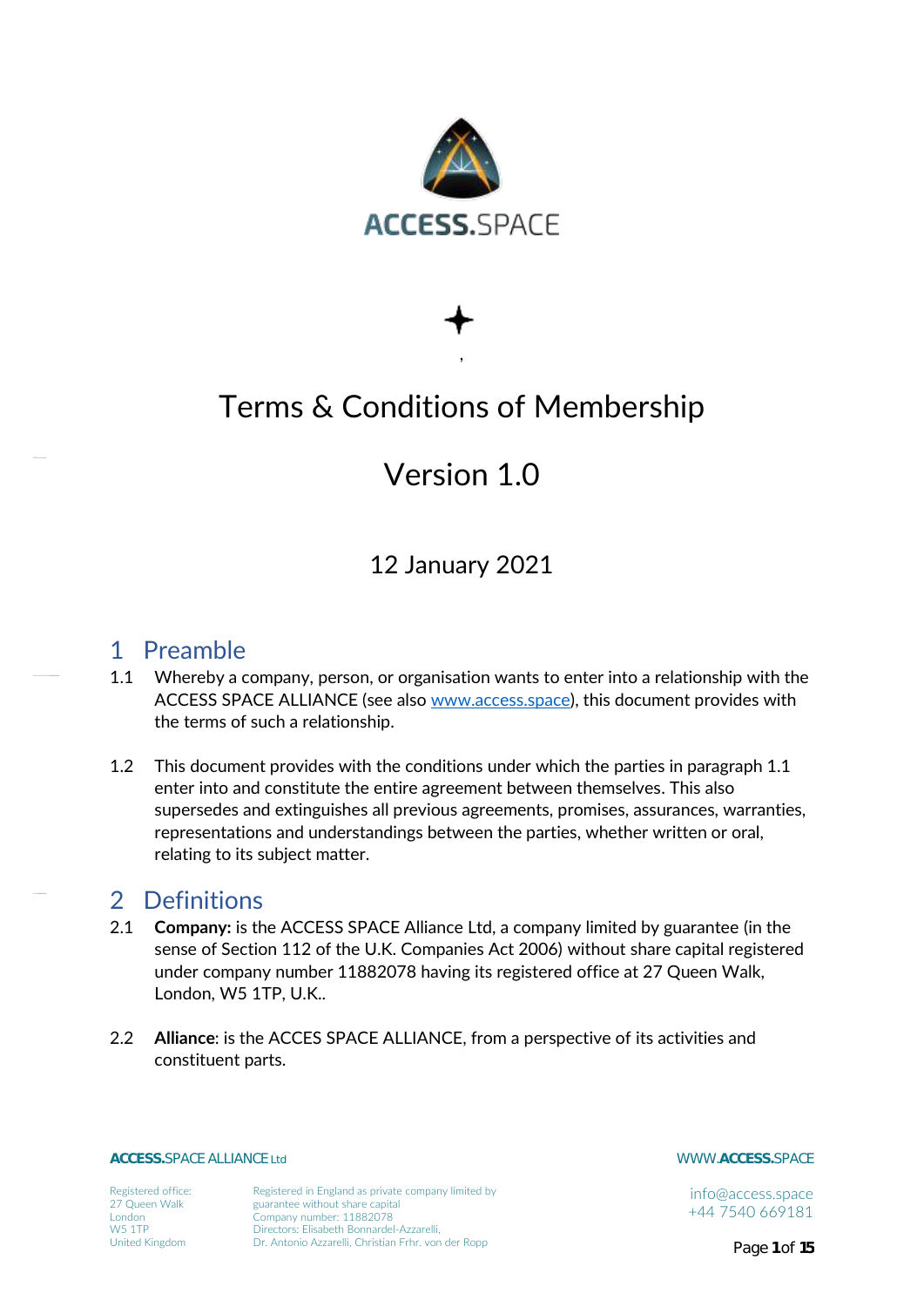

- 2.3 **Stakeholder of the space sector** ("Stakeholder"): meaning any individual or legal entity, institution, university, agency, international organisation, with an interest in the space sector or the related eco-system (including new space, small satellite, launchers).
- 2.4 **Stakeholder Member of the Alliance** ("SMOA"): meaning stakeholders entering into a contractual agreement under these Terms and Conditions. Stakeholders members of the Alliance are not members of the Company in the sense of Section 112 of the Companies Act 2006 and so do not act as guarantors of the Company's liabilities.
- 2.5 **Directors** are the directors of the Company.
- 2.6 **Board**: is the governing body of the Company formed by the Directors.
- 2.7 **Council** is the advising body of the Board, which overlooks at the activities of the Alliance.
- 2.8 **Councillors** the individuals that are part of the Council.
- 2.9 **Committees** are working groups to be established by the Council in which SMOAs can work on matters of the small satellite sector including policy, regulatory matters technology and standards.

# 3 The SMOA Membership Application

- 3.1 A company, or organization, or any other entity, who has an interest in the space sector, that wishes to apply as an SMOA member, it can do so by logging in the following link (link here), or by downloading the application found on [www.access.space](http://www.access.space/) and submit it online or print it and email it to [info@access.space.](mailto:info@access.space)
- 3.2 The different membership types are found here (Annex 1). If the applicant has any questions these can be directed to info@access.space.
- 3.3 When the applicant submits an SMOA membership application to the Alliance, the Board or the Directors will review the application. The applicant will be notified of the success or not of the application.
- 3.4 At the approval date the Term of Membership starts.
- 3.5 When the application is successful, the applicant has 30 days to pay the fees related to the membership chosen. If the payment is not received within these 30 days then the membership is cancelled.
- 3.6 An applicant cannot represent, or file an application on behalf of, any another stakeholder, even if such entities are related.
- 3.7 The Benefits of the SMOA members are described in the following document Annex 1 . The Board, or the Directors reserve the right to change these at any time.

### 4 Agreement to these Terms

4.1 When applying for membership as SMOA, the applicant confirms that it has read and agrees to be bound by these terms and conditions ("Terms and Conditions").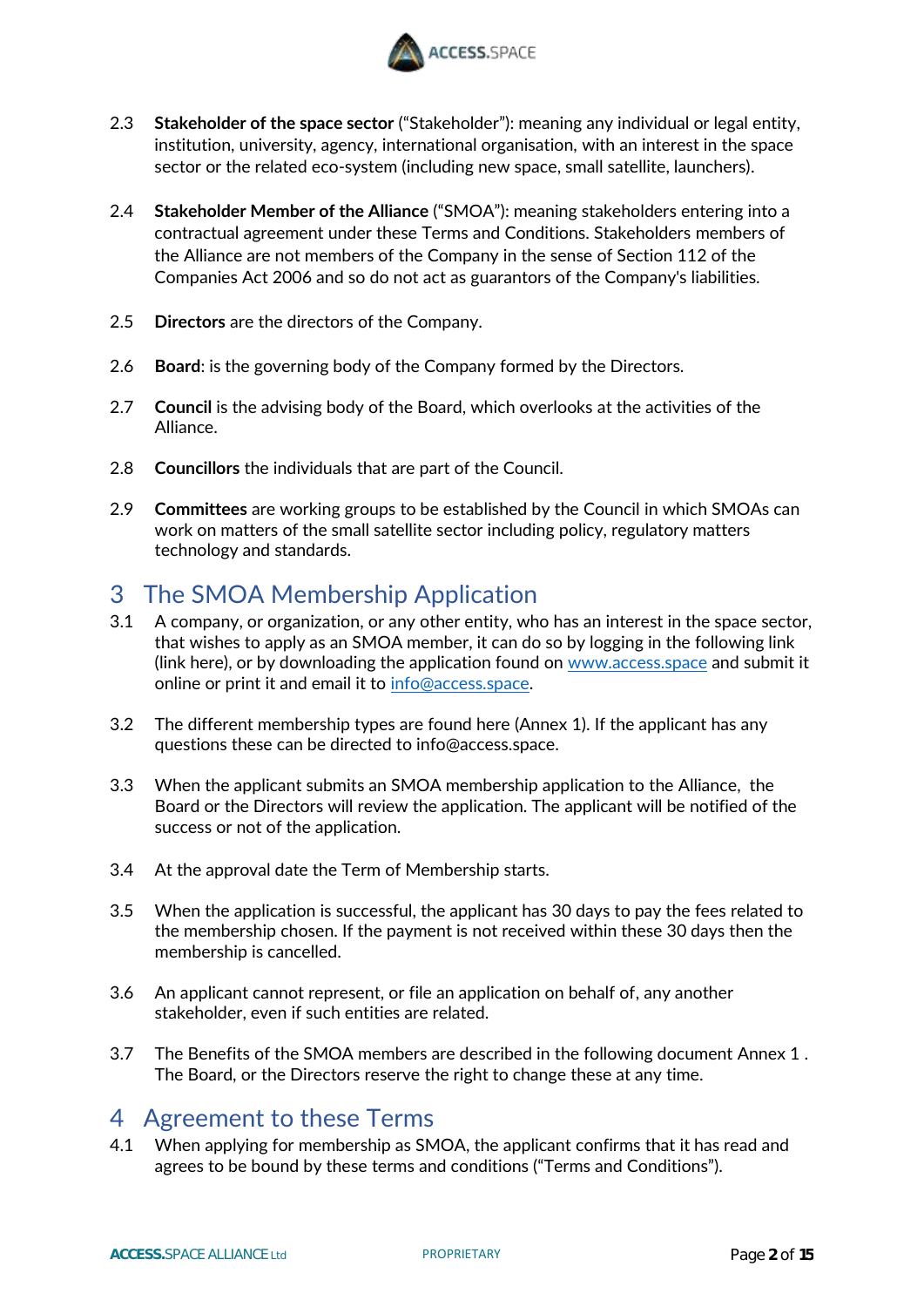

- 4.2 Upon membership being accepted, the SMOA will be provided with its own copy of the Terms and Conditions and they should be retained for future reference.
- 4.3 The Board reserves the rights to change the Terms and Conditions and its Annexes at any time. The Board, and ultimately the Directors, are the sole entities responsible for proposing and making changes to the Terms and Conditions.
- 4.4 This document and its Annexes are binding to the Alliance and its members, and take precedent (in case of discrepancies) over any other Alliance document which may be placed on the Alliance website or other.

# 5 Structure

- 5.1 The Company's organizational structure it formed by its Board, a Council formed by SMOAs and the Directors, the Committees and the membership formed by SMOAs; i.e.:
	- 5.1.1 **Board**: this is formed solely by the Company Directors.
	- 5.1.2 **Council**: this is formed by a given number of Councillors (elected from the SMOA membership) and the Directors.. The Council is governed by the By Laws.

### 5.1.3 **Committees**:

- i. The Committees and Sub-committees are the organs that execute the activities of the Alliance.
- ii. The Council is responsible for regulating and managing the Committees and , upon the needs of the SMAOs or other initiative, can establish and/or dissolve the Committees.
- iii. The Committee structure shall be governed by the Board and the Council, who in their sole discretion can make any change from time to time as necessary.
- iv. Any document approved by a Committee must be counter approved by the Council.
- 5.2 The Board of Directors:
	- 5.2.1 The Board is composed of the Directors:
		- Mrs. Betty Bonnardel, Founder
		- Mr. Tony Azzarelli, Co-Founder
		- Mr. Christian von der Ropp, Co-Founder
	- 5.2.2 The Board shall oversee the activities of the Company and provide direction to the Council and the Committees. The Board shall establish the objectives and policies of the Company on the advice of the Council.
- 5.3 Council
	- 5.3.1 The Council's function is to advise the Board on the governance and activities of the Alliance.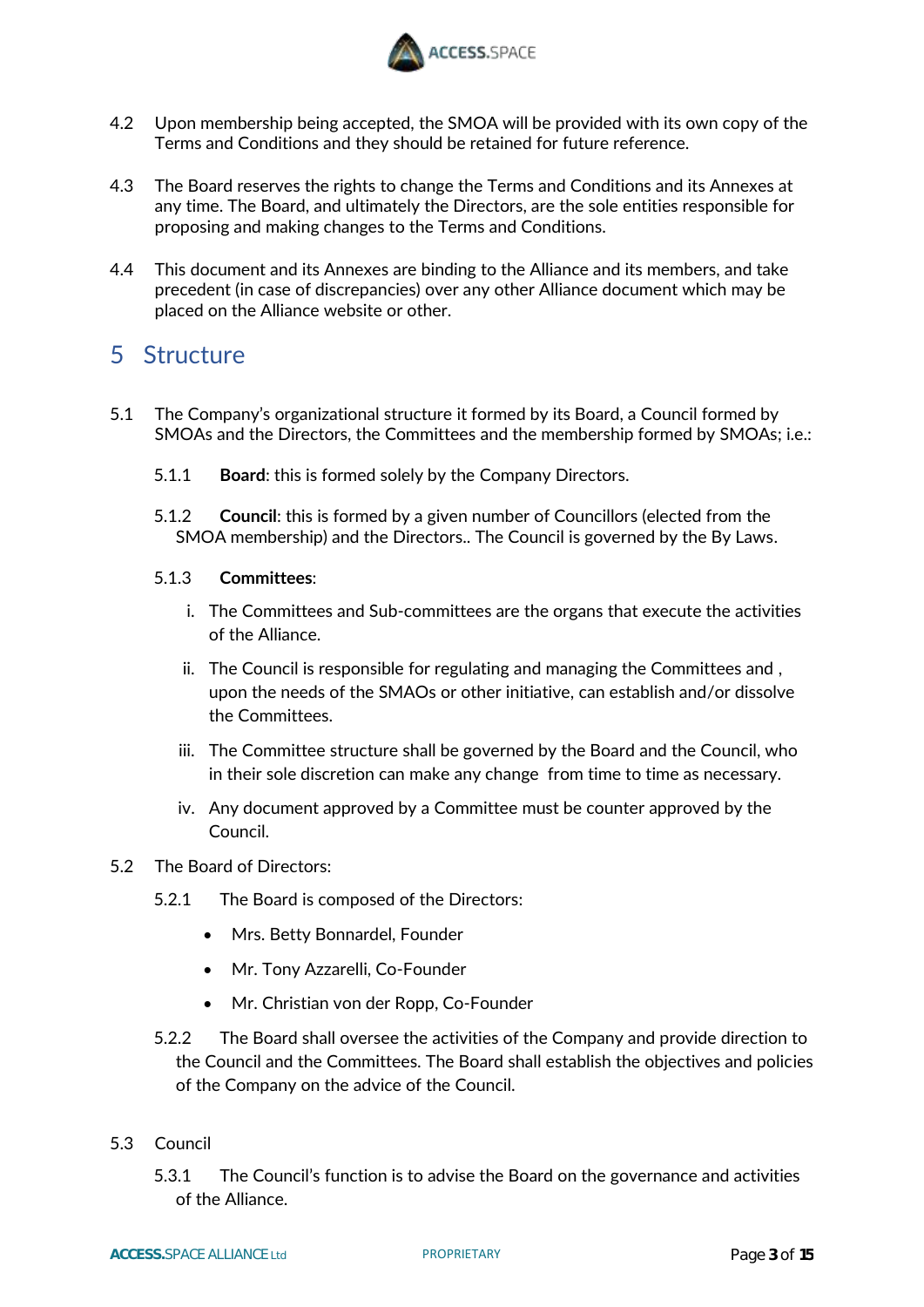

- 5.3.2 The Council shall be formed by a defined number of Councillors elected from people proposed by the SMOAs, elected by the Councillors, and approved by the Board.
- 5.3.3 The number of Councillors shall amount to one tenth of the number of SMOAs rounded to the nearest whole odd number on the election day for the Council, but not less than five (5) and not more than eleven (11).
- 5.3.4 A Councillor's term is two years, afterwhich the Councillor can be re-elected again.
- 5.3.5 The Council shall make its decisions with a simple majority.
- 5.3.6 Councillors shall disclose, at the beginning of their term and at any time afterwards, any conflict of interest they may have with the Alliance.
- 5.3.7 The rules of the Council are set in Annex 2 (extract of the Bylaws).

### 6 Services and Benefits for Members

- 6.1 The SMOAs, who become members of the Alliance, will be able to enjoy the services and benefits which will be available to them.
- 6.2 The services and benefits may differ from member to member, as given in Annex 1.
- 6.3 The services and benefits offered to the members are, and not limited to:
	- 6.3.1 Attend meetings, webinars, lectures, conferences set by the Alliance;
	- 6.3.2 Cooperate and collaborate with other members of the Alliance;
	- 6.3.3 Receive reductions of the fees to the paid conference and meetings organised by the Alliance;
	- 6.3.4 Participate in the development of the Alliance's positions and publications.;
	- 6.3.5 Participate in the decision making of the Alliance;
	- 6.3.6 Participate in the running of the Alliance (singularly and collectively;
	- 6.3.7 Listing SMOAs with their company name, or logo, on the Company's website and marketing materials;
	- 6.3.8 Regular email communication on the Company's activities and general industry news and developments.

# 7 Contract Term and Payments

- 7.1 After the application has been confirmed (see section 2), the applicant has 30 days to pay the fees related to the membership chosen. The Contract Term will start when the application of membership is approved by the Board, or Directors (see Section 2), and will have a duration of 12 months.
- 7.2 At expiry of each Contract Term, the membership is automatically renewed. However, the fees for the next Contract Term must be received before the new Term starts.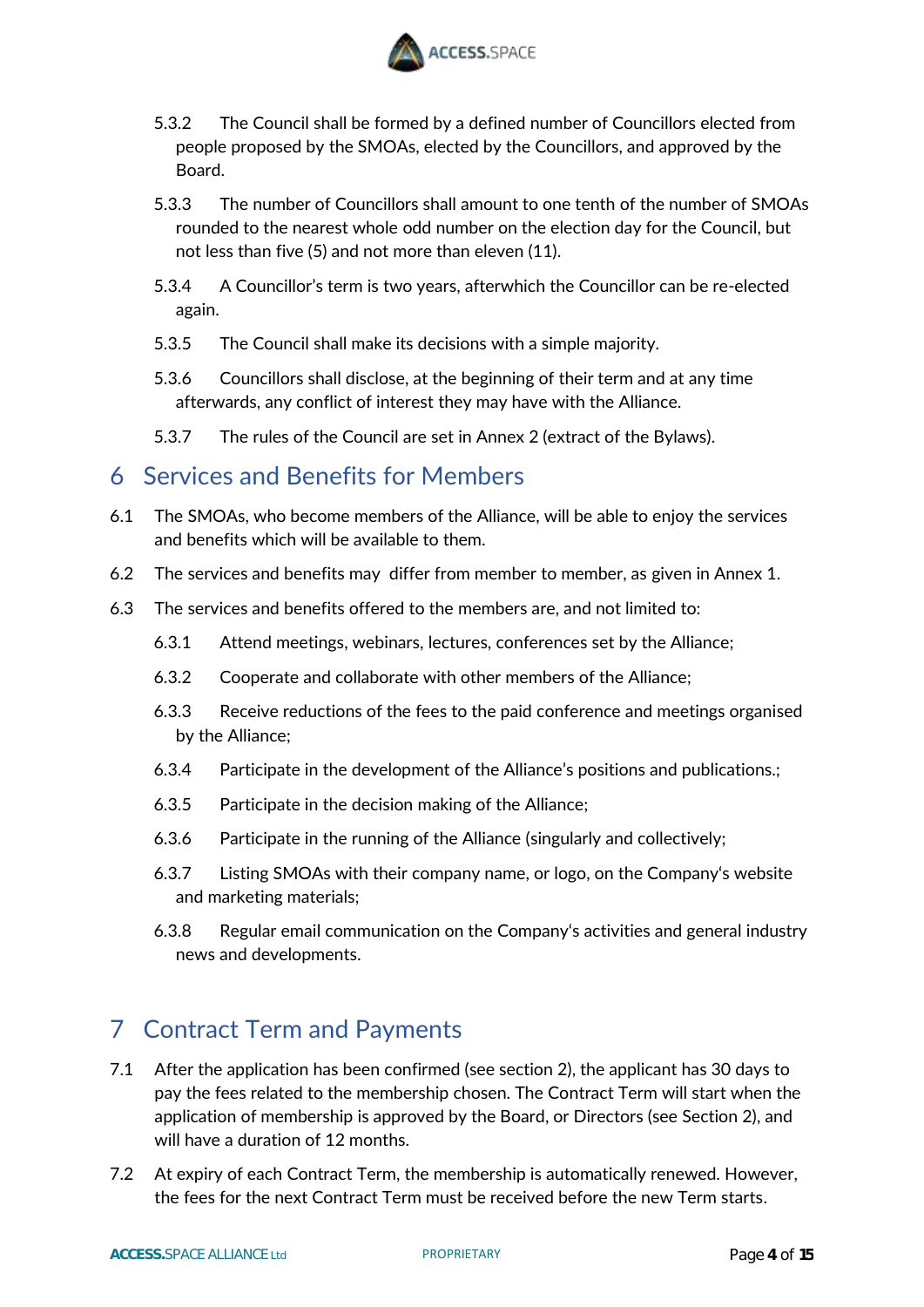

- 7.3 Failure to pay the Membership Fee within 30 days from the start of the Contract Term, the Company will reserve the right to limit access to services and benefits (see Section 5), or terminate the Membership of the SMOA.
- 7.4 All charges quoted to the SMOA for the provision of the Service and Events are exclusive of VAT.

# 8 Warranties and Liability

- 8.1 The Company warrants to the SMOA that the Alliance's services and benefits (see section 5) will be provided using reasonable care and skill as far as reasonably possible.
- 8.2 Where the Alliance uses the service of any agent, or third party (such as speakers at events), the Company, the Board members and the Directors do not give any warranty, guarantee, or indemnity in that respect.
- 8.3 Except in cases of death or personal injury caused by negligence, the Company, the Board members and the Directors shall not be liable to any legal or natural person, including the Councillors, the members of the Committees and Sub-committees, the SMOA and third parties, for any reason in case of any loss of profit or any indirect, special or consequential loss, damage costs, expenses or other claims (whether caused by the negligence of the Company or its agents or otherwise) which arise out of or in connection with the operation of the Alliance or provision of the Alliance Services and the entire liability of the Company, the Board members and the Directors shall not exceed the membership fee for that membership term, except as expressly provided in the Terms and Conditions. This warranty is in lieu of all other terms, conditions and warranties, expressed or implied statutory or otherwise and any other liabilities whatsoever and howsoever arising.
- 8.4 The Company, the Board members and the Directors shall not be liable or be deemed to be in breach of the Terms and Conditions by reason of any delay in performing, or any failure to perform, any of the Company's obligations in relation to the operation of the Alliance or provision of the Alliance's services and benefits, if the delay or failure is due to any cause beyond the Company's reasonable control, and time shall not be of the essence. In respect of an event cancelled by the Company for any reason whatsoever, liability shall be limited to refunding the event fee.
- 8.5 The Company, the Board members and the Directors accept no responsibility or liability whatsoever with regard to the information, data, opinions, advice or statements made in, or the information contained on, the Alliance's web sites and related documents or publications (singularly and collectively "Alliance Material"). Alliance Material is:
	- information of a general nature only, which is not intended to address the specific circumstances of any particular person or organisation or entity;
	- not necessarily comprehensive, complete, accurate or up to date;
	- sometimes linked to external sites over which the Company have no control and for which the Company, the Board and the Directors assumes no responsibility; and/or
	- not professional or legal advice.
- 8.6 The Company, the Board members and the Directors make no warranties or representations of any kind express, or implied, about accuracy, reliability or suitability of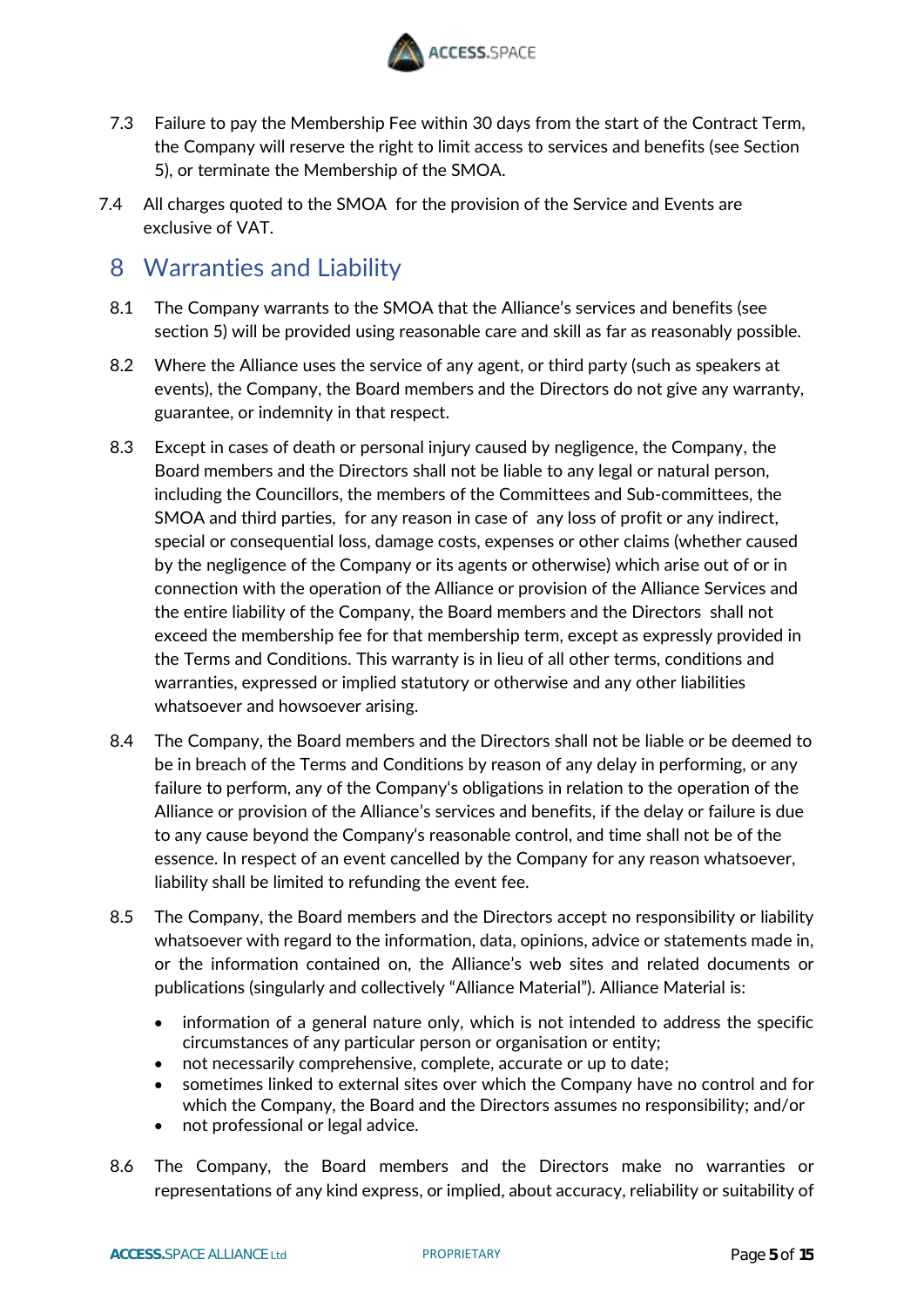

any information, data, opinions, advice or statements made in, or the information contained, on the Alliance Material for any purpose. All such Alliance Material is provided "as is", and with specific disclaimer of any warranties of completeness, accuracy, reliability, suitability, availability, merchantability, fitness for a particular purpose, title, and/or non-infringement. The use of the Alliance Material by members or others is entirely at their own risk.

- 8.7 The Alliance's web sites, and related documents or publications include material owned by third parties, as well as links to websites owned by third parties (singularly and collectively "Third Party Material"). Access to and use of any Third Party Material is at the user's own risk. Links to other sites do not imply an endorsement of the materials disseminated by publishers at those sites, nor does the existence of a link to another site imply that the Company, the Board members and the Directors endorse any of the materials at this site, unless explicitly stated. The Company, the Board members and the Directors are not responsible for the materials contained at any site linked to or from the Alliance's web sites and related sites or publications.
- 8.8 The Alliance web sites and related documents or publications have been created or structured in files or formats which are not error-free and the Company, the Board members and the Directors cannot guarantee that the Alliance web sites will not be interrupted or otherwise affected by such problems. The Company, the Board members and the Directors accepts no responsibility with regard to such problems incurred as a result of using the Alliance web sites, related documents or publications or any linked external sites.

# 9 Termination of Membership

- 9.1 The SMOA may terminate the membership at any point in time by giving written notice to the Company, effective by the end of the ongoing Contract Term, or immediately if the SMOA wishes so (in such case the Alliance will not reimburse the SMOA).
- 9.2 Either party may at any time terminate the membership by written notice if the other commits any material breach of the Terms and Conditions or of Alliance's guidelines and values, including the antitrust guidelines, or goes into liquidation, becomes bankrupt, makes a voluntary arrangement with its creditors or has a receiver or administrator appointed.
- 9.3 Upon termination of the membership, for whatever reason, all sums owed by the SMOA to the Alliance shall become due and payable by the SMOA with immediate effect.
- 9.4 Insolvency of SMOA: This clause applies in the following circumstances:
	- 9.4.1 The SMOA makes a voluntary arrangement with its creditors or (being an individual or firm) becomes bankrupt or (being a company) becomes subject to an administration order or goes into liquidation (otherwise than for the purposes of amalgamation or reconstruction);
	- 9.4.2 An encumbrance takes possession, or a receiver is appointed, of any of the property or assets of the SMOAs;
	- 9.4.3 The SMOA ceases, or threatens to cease, to carry on business;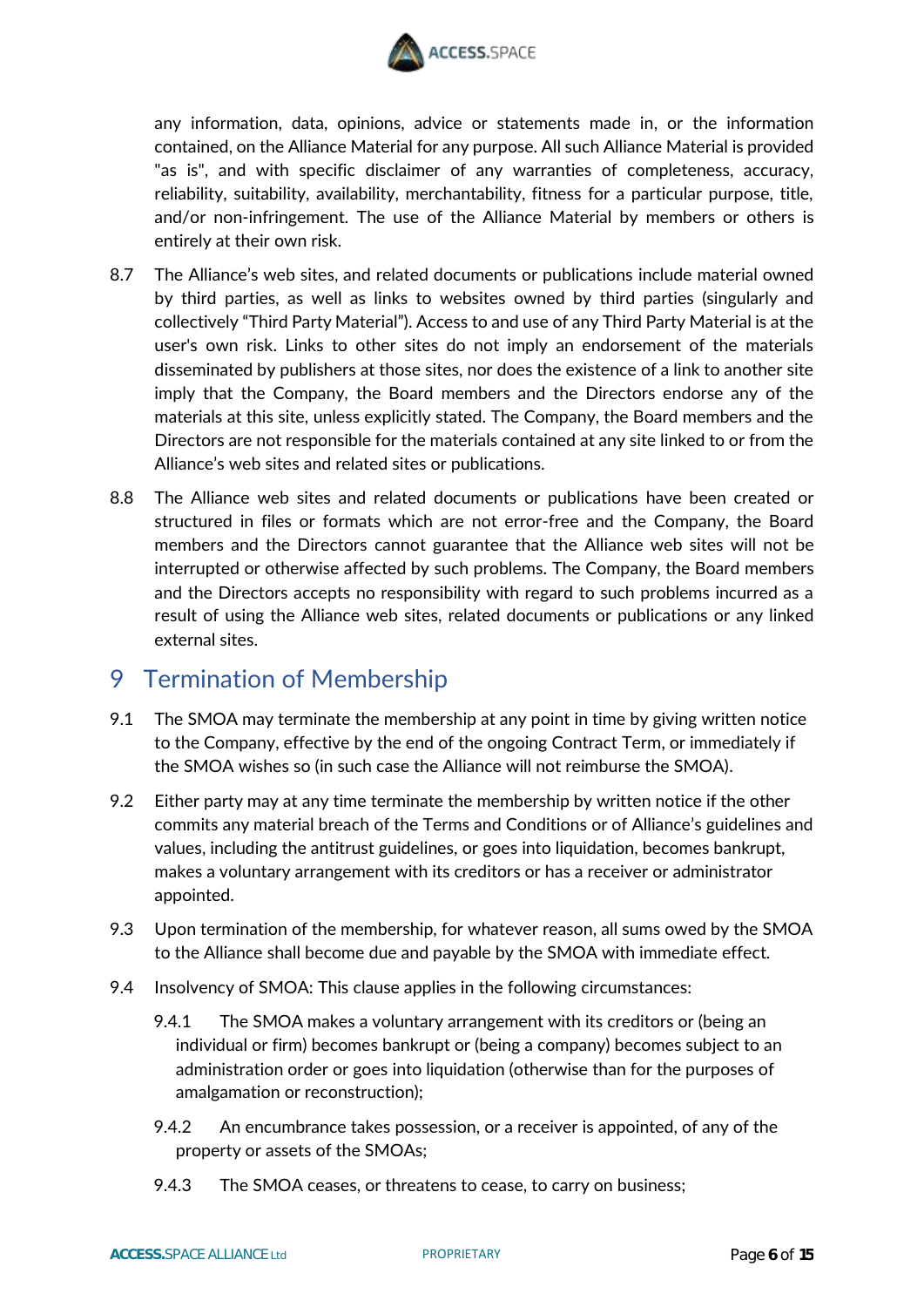

- 9.4.4 The Company reasonably believes that any of the above events is about to happen and notifies the SMOA accordingly;
- 9.4.5 If this clause applies then, without limiting any other right or remedy available to the Company, the Board and the Directors, the Company may cancel the contract or suspend membership, including access to its website and attendance at events.

# 10 General

- 10.1 Membership of the Alliance is at the sole discretion of the Board and it reserves the right to refuse membership to any company or organisation or entity.
- 10.2 All activities, meetings and procedures of the Company shall have due regard to the Chatham House Rules and to data protection laws applicable in the United Kingdom.
	- 10.2.1 Chatham House Rules are rules or principles according to which information disclosed during a meeting may be reported by those present, but the source of that information may not be explicitly or implicitly identified.
	- 10.2.2 These rules can be waived if originator of the said information declares otherwise. Such declaration must be recorded in the minutes of a meeting, or an email, or a document that states that the information disclosed is attributable to such originator.
- 10.3 As a member of the Alliance, the SMOA agrees to conduct themselves in a professional and business-like manner, treating other SMOAs with respect at all times, and in compliance with this document and the Alliance's guidelines and values, including the antitrust guidelines at section 10 below.
- 10.4 **Complaints and Remediation**: If the Alliance should receive a complaint about any SMOA's behaviour or conduct, it reserves the right to take appropriate and proportionate measures, including to suspend membership after an investigation by the Council.
	- 10.4.1 If the Council finds the SMOA guilty of any misconduct, or in breach of any of the Terms and Conditions, Alliance's guidelines or values, the Council will initiate a remediation or a suspension for the SMOA.
- 10.5 **Waiver**: No failure or delay by either party in exercising any of its rights under these Terms and Conditions shall be deemed to be a waiver of that right, and no waiver by either party of any breach of the Terms and Conditions by the other shall be considered as a waiver of any subsequent breach of the same or any other provision.

# 11 Anti-Trust Guidelines

The Board members, Directors, Councillors, Committee and Sub-committee members, the SMOAs and any other related person or entity shall abstain from any activities that might violate or give any appearance of intention to violate antitrust laws, comply with the Alliance's antitrust guidelines and shall seek guidance in any circumstances where doubt seeking exists as to the appropriateness of proposed activities or projects. In particular, they may not enter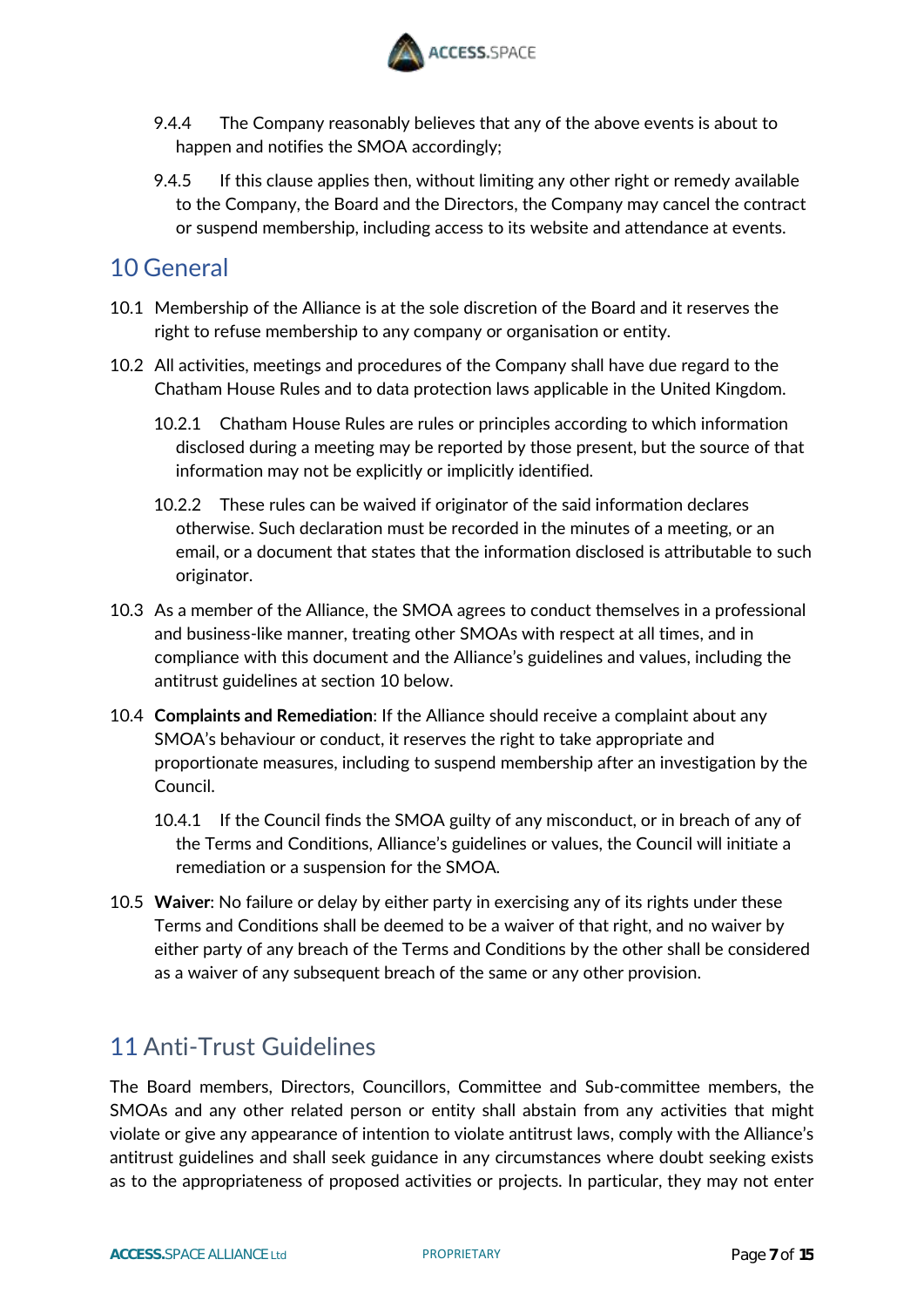

into agreements and practices between competitors which restrict or intend to restrict competition including but not limited to:

- Price fixing (including discounts, rebates, predatory pricing, margin squeeze, price discrimination);
- Market or customer sharing;
- Restricting output (limiting supply or production);
- Bid rigging (e.g. agreeing who should win a tender or agreement not to participate to a tender);
- Boycotts;
- Discussions, communications, or any other exchange of commercially sensitive information.

# 12 Notices

- 12.1 Any notice to the Alliance is to be sent in writing to 27 Queen Walk, London, W5 1TP, United Kingdom, or by email to [info@access.space.](mailto:info@access.space)
- 12.2 Notices to the SMOA will be sent to the email address provided by the SMOA on the application form, unless the Alliance is otherwise informed in writing. The provisions of this clause shall not apply to the service of any proceedings or documents in any legal action.

# 13 Severance

13.1 If any provision or part-provision of the Terms and Conditions is or becomes invalid, illegal or unenforceable, it shall be deemed modified to the minimum extent necessary to make it valid, legal and enforceable. If such modification is not possible, the relevant provision or part-provision shall be deemed deleted. Any modification to or deletion of a provision or part-provision under this clause shall not affect the validity and enforceability of the rest of the Terms and Conditions.

# 14 Entire agreement

- 14.1 These Terms and Conditions (i.e., this document) constitute the entire agreement between the Company and the SMOA (singularity "the party" and collectively "the parties") and supersedes and extinguishes all previous agreements, promises, assurances, warranties, representations and understandings between the parties, whether written or oral, relating to its subject matter.
- 14.2 Each party agrees that it shall have no remedies in respect of any statement, representation, assurance or warranty (whether made innocently or negligently) that is not set out in the Terms and Conditions. Each party agrees that it shall have no claim for innocent or negligent misrepresentation based on any statement in the Terms and Conditions.
- 14.3 Variation. No variation of membership shall be effective unless it is in writing and signed by the parties (or their authorised representatives).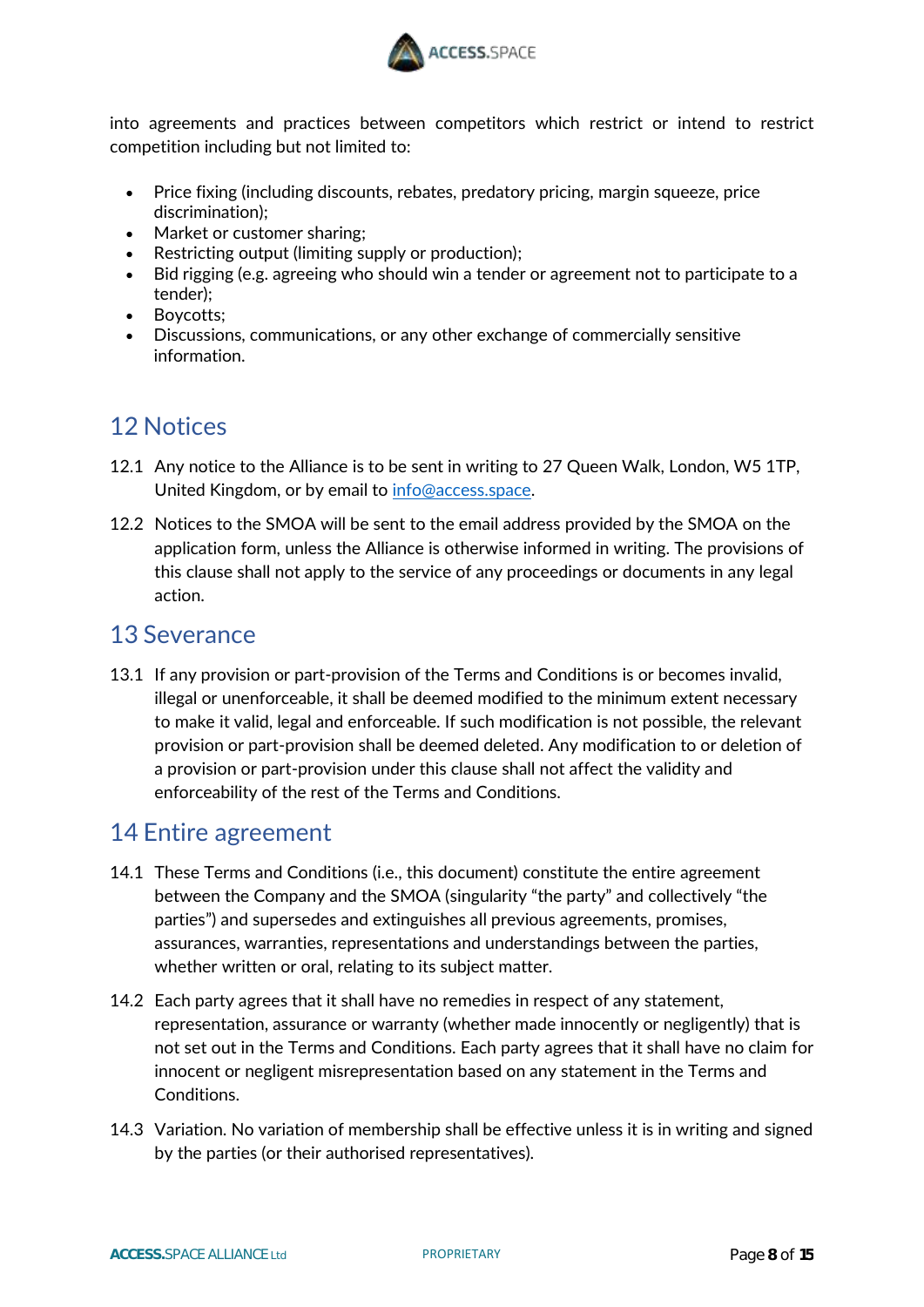

- 14.4 Force majeure. Neither party shall be in breach of the Terms and Conditions nor liable for delay in performing, or failure to perform, any of its obligations under the Terms and Conditions if such delay or failure result from events, circumstances or causes beyond its reasonable control.
- 14.5 Third parties. No one other than a party to the Terms and Conditions shall have any right to enforce any of its terms.
- 14.6 Governing law. The Terms and Conditions, and any dispute or claim (including noncontractual disputes or claims) arising out of or in connection with it or its subject matter or formation shall be governed by, and construed in accordance with the law of England and Wales.
- 14.7 Jurisdiction. Each party irrevocably agrees that the courts of England and Wales shall have exclusive jurisdiction to settle any dispute or claim (including non-contractual disputes or claims) arising out of or in connection with the Terms and Conditions or its subject matter or formation.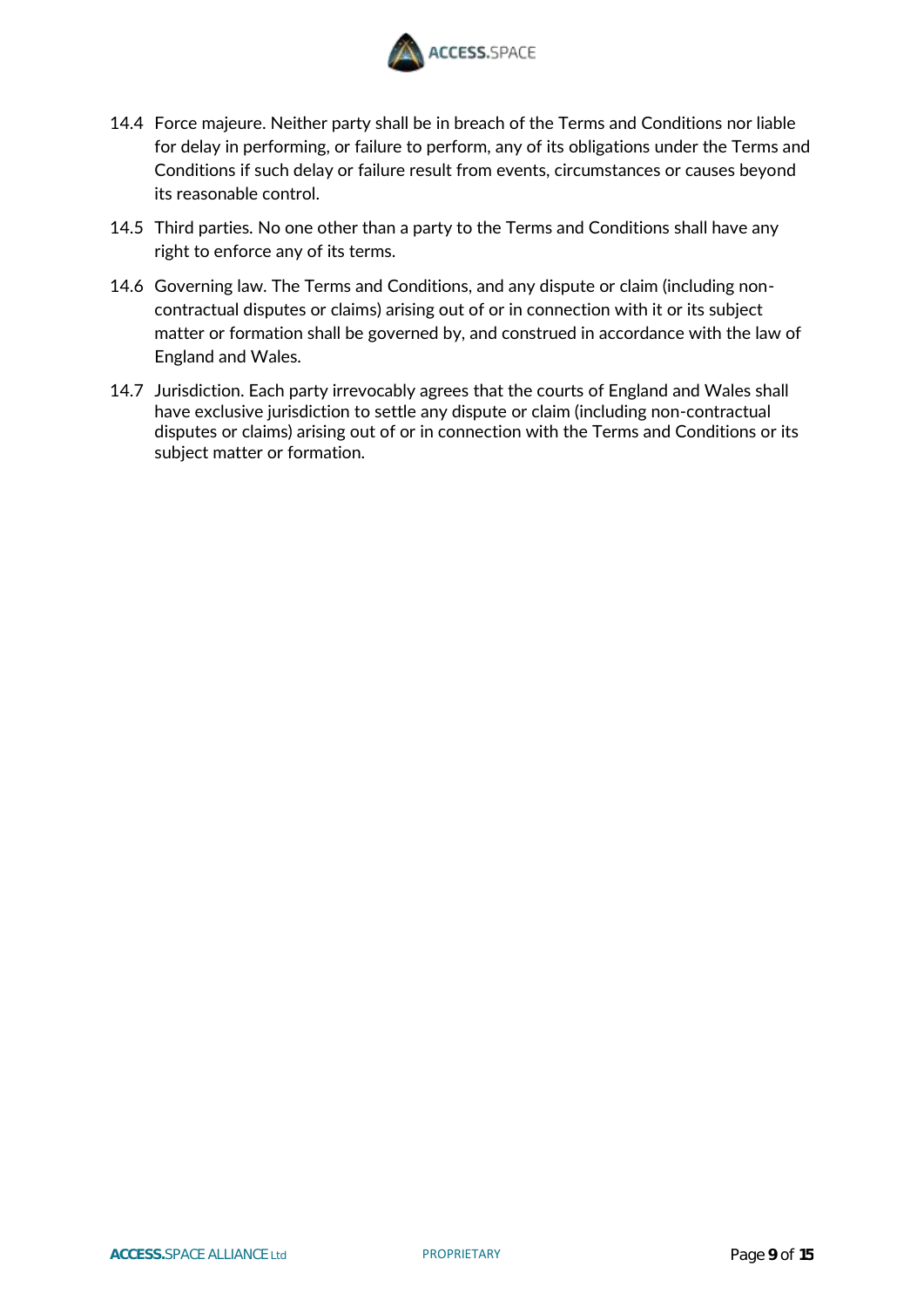

# **ANNEX 1: Membership Tier Levels, Fees and Benefits**

|                                                                                   | Tier 1                   | Tier <sub>2</sub>           | Tier <sub>3</sub>          | Tier <sub>4</sub>               | Tier 5                                                                   | Tier 6                                    |
|-----------------------------------------------------------------------------------|--------------------------|-----------------------------|----------------------------|---------------------------------|--------------------------------------------------------------------------|-------------------------------------------|
| <b>Membership</b><br>(note 8)                                                     | Hydra                    | Orion                       | Cassiopea                  | <b>Star Gazer</b><br>(observer) | <b>National</b><br>Agencies,<br>IGOs,<br><b>Universities</b><br>(note 9) | Registered<br>Non-<br>member<br>(note 10) |
| Yearly membership fees<br>$(+VAT)$                                                | £1500                    | £1000                       | £500                       | £300                            | £0                                                                       | £25                                       |
| <b>Council board</b><br>representation<br>(note 1)                                | Yes<br>limited to<br>40% | Yes<br>limited to<br>30%    | Yes<br>limited to<br>20%   | Yes<br>limited to 10%           |                                                                          | None                                      |
| No. of representatives<br>from your organization<br>(note 5)                      | 25                       | 10                          | 3                          | $\mathbf{1}$                    | $\mathbf{1}$                                                             | $\mathbf 0$                               |
| <b>Chair committees</b>                                                           | Yes                      | Yes                         | Yes                        | <b>No</b><br>(note 2)           |                                                                          |                                           |
| <b>Number of committees</b><br>can attend                                         | Any                      | 3<br>(note 3)               | $\overline{2}$<br>(note 3) | 1<br>(note 3)                   | $\overline{2}$<br>(note 3)                                               |                                           |
| Decision making and<br>voting weight                                              | Yes<br>1                 | Yes<br>$\mathbf{1}$         | Yes<br>$\mathbf 1$         | <b>No</b><br>(note 3)           | Advisor<br>(note 4)                                                      |                                           |
| <b>Proposes committee</b><br>papers                                               | Yes                      | Yes                         | Yes                        | <b>No</b><br>(note 3)           | Advisor<br>(note 4)                                                      |                                           |
| <b>Discounts for attending</b><br>conferences,<br>workshops, seminars<br>(note 7) | 15%                      | 10%                         | 5%                         | 3%                              | 3%                                                                       | <b>No</b>                                 |
| Logo on webpage and<br>conferences<br>(note 6)                                    | Yes<br>(size 4)          | Yes<br>(size <sub>3</sub> ) | Yes<br>(size 2)            | Yes<br>(size 1)                 | Yes<br>(size 1)                                                          |                                           |
| <b>Enterprise description</b><br>on webpage or<br>magazine                        | Yes<br>(400)<br>words)   | Yes<br>(200)<br>words)      | Yes<br>(100)<br>words)     | Yes<br>(50)<br>words)           | Yes<br>(100)<br>words)                                                   |                                           |
| <b>Newsletters</b>                                                                | Yes                      | Yes                         | Yes                        | Yes                             | Yes                                                                      | Yes                                       |

### **The Notes below are an intergral part to the Table.**

### **Notes to Membership Table:**

**(1) Councillors:**

(1).1 The number of coucillors shall be a number equal to the nearest odd number of 10% of the membership. The maximum number of councillors (including the Chair of the Council) is 11. (1).2 Tier 1 and 2 members can have a board member for a maximum of 2 years. (1).3 Tier 3 members can have a board member for a maximum of 1 years. (1).4 Tier 4 and 5 can have a board member if it is not filled by upper Tiers, and after agreement by the Board.

(1).5 Councillors can stand again for re-election after their Term comes to an end.

### (2) **Chairing Committees:**

(2).1 Committees can be charied by those with Tier 1, 2, or 3 membership. (2).2 In case there is an open position not filled by Tier 1, 2, or 3, Tier 4 can fill the position of chairing a committee, or if allowed by the Committee Board, or the Board of Directors.

(3) **Committees:**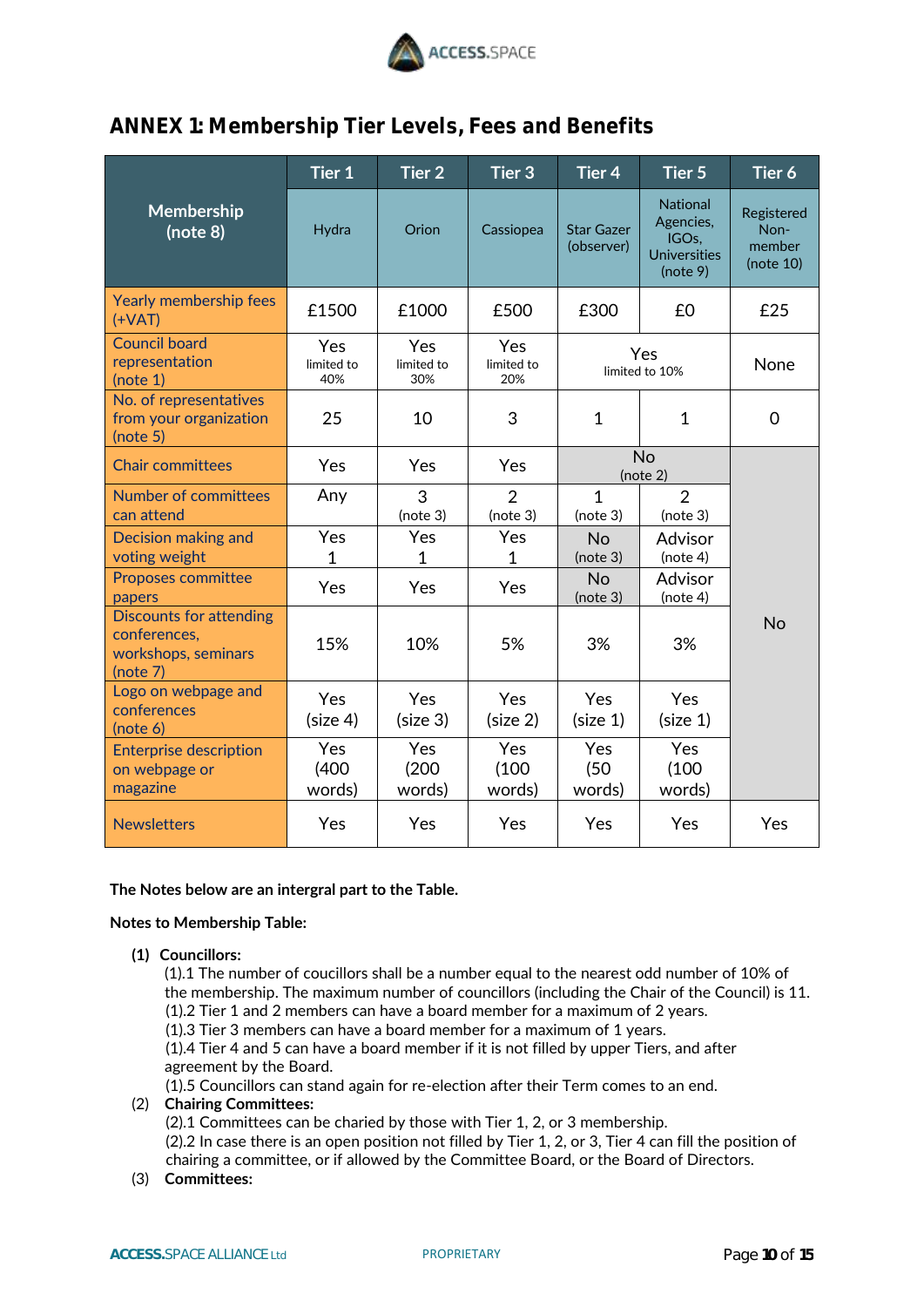

- (3).1 The member can attend additional committees, to those allowed, at an extra £250 per committee (or may request to upgrade its membership).
- (3).2 Tier 4 members, are allowed to attend the committees as observers.
- (3).3 Unless agreed by the Committee chairman, or the Council, these members are:
	- (3).2.1 not allowed to take part in the decision making of the committees;
	- (3).2.2 not allowed to propose papers for the committee.
- (4) **National Agencies, IGOs, and University bodies (Tier 5):**
	- (4).1 Are allowed as advisors to a committee.
		- (4).2 May be allowed to provide input documents into a committee if that committee allows it; for example on matter which are under the remit of such agencies.

### (5) **No. of Company Representatives**

(5).1 the company needs to nominate their company representatives who can receive our newsletter, and if they wish to participate in the Committees/Sub-Committees.

- (6) **Logo Sizes**: these are to be confirmed at a later date.
- (7) (7).1 Limited to 10 people maximum.

(7).2 Discounts limited to employees of the member company.

### (8) **Membership**

(8).1 The above Table me be reviewed and modified by the Directors of the Board of ACCESS.Space Alliance.

(8).2 Membership is at the discretion and approval by the Board of ACCESS.Space Alliance.

### (9) **Tier 5 Membership**

- (9).1 Tier 5 membership is open only to Agencies of a Government, a University under Government Jurisdiction, or an International Organisation. Private entities of any sort will have to apply under Tier 1, 2, 3 or 4.
- (9).2 On a case by case basis, Tier 5 may be open to private entities or associations by approval of the Board and under the agreement of an Memorandum of Understanding.

### (10) **Tier 6 Membership** - This membership:

- (10).1 Allows individuals and other entities to receive our news letters.
- (10).2 Will not allow any visibility of Committees or Membership of the Alliance.
- (10).3 Cannot claim rights to the Alliance, as the Alliance is not obliged and will not take any responsibiity in delivering what it has promised.

**Sponsorship Levels:** Members or other Parties may sponsor events. The following table is indicative and may change from case to case.

| Sponsorship<br>(note 4)                                                         | Platinum             | Gold                 | <b>Silver</b>      | <b>Bronze</b>       |
|---------------------------------------------------------------------------------|----------------------|----------------------|--------------------|---------------------|
| Sponsorship ranges                                                              | More than<br>£10,000 | £6,000 to<br>£10,000 | £3,000 to<br>5,000 | £1,000 to<br>£2,500 |
| <b>Discounts for attending</b><br>conferences, workshops,<br>seminars  (note 1) | 25%                  | 20%                  | 15%                | 10%                 |
| Logo on webpage and<br>conferences (note 2)                                     | Size 4               | Size 3               | Size 2             | Size 1              |
| Enterprise description on<br>webpage, or magazine                               | 400 words            | 300 words            | 200 words          | 100 words           |
| <b>Council board representation</b><br>(note 3)                                 | yes                  | yes                  | yes                | no                  |

### **Notes to Sponsorship Table:**

(1).1 Limited to 10 people maximum.

- (1).2 Discounts limited to employees of the member company.
- (2) Logo Sizes are TBC.
- (3) The Directors will decide on a case by case basis for Council representation.
- (4) (4).1 The above Table me be reviewed and modified by the Directors of the Board of ACCESS.Space Alliance.
- (4).2 Sponsorship is at the discretion and approval by the Board of ACCESS.Space Alliance.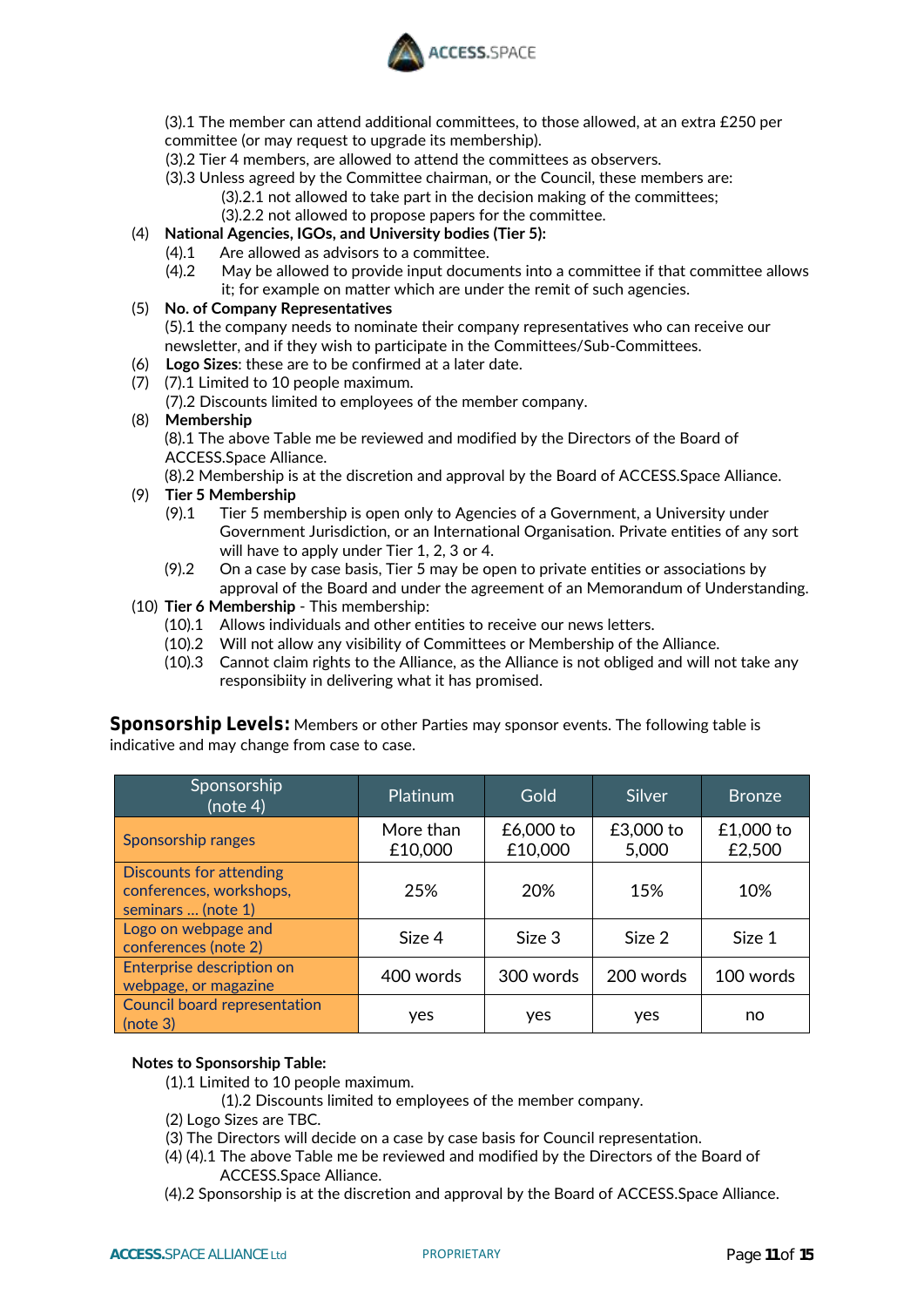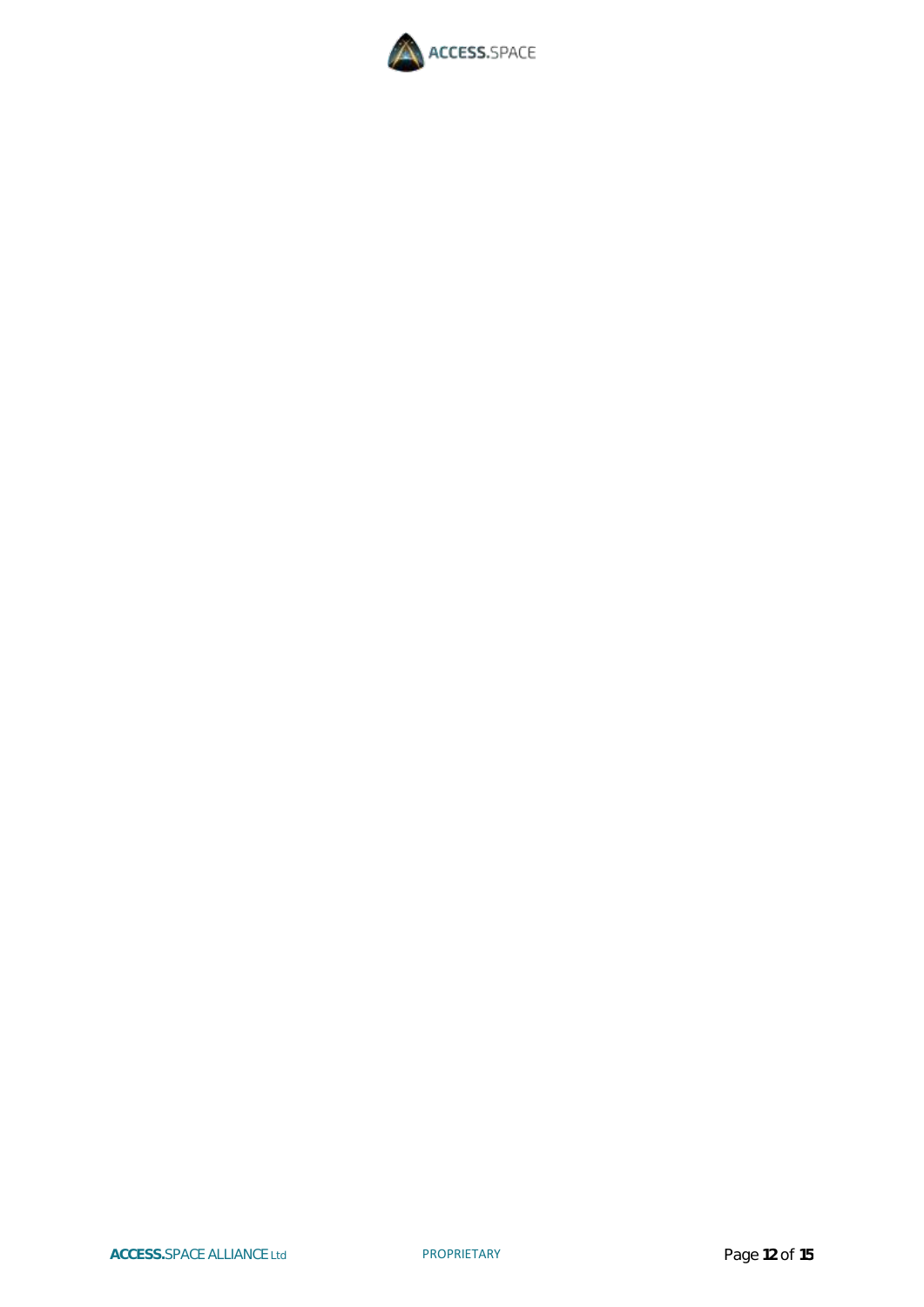

# **ANNEX 2: Rules governing the Council and the Committees**

The following text is extracted from the Company Bylaws (dated 29 August 2020).

In case of inconsistencies or discrepancies, the Bylaws take the precedence over any rule.

--- beginning of Bylaws text

#### **ARTICLE VI.**

#### **COUNCIL**

**Section 1. Function**. The Council's function is to advise the Board on the control and running the Company's activities.

#### **Section 2. Composition**.

- a) The Council shall be composed of a Head Councillor (or Head of Council) and a number of Councillors which have several responsibilities (see Section 7 below).
- b) An example of main Company structure is provided in Annex A. The Council shall decide in maintaining and modifying such structure, and record any such decisions in the minutes of the Council meetings as approved and logged on a Log Book.
- c) Board members:
	- a. can attend the Council meetings or be represented by one of the Board members;
	- b. can participate in the decision making where necessary.

#### **Section 3. Head Councillor (or Head of the Council)**.

- a) The Head Councillor shall be appointed by the Board and serve for a term of two years and can be reelected (not necessarily consecutively) only for one additional year.
	- a. The Head Councillor may be reappointed, after finishing its term (see a) above) by the Board in case the circumstance deemed it necessary.
- b) When stepping down, the Head Councillor shall surrender to its successors all records and property belonging to the Company.
- c) The Head Councillor shall declare any conflict of interest that there may exist (at the beginning of its investiture and then at any point in time thereafter when such conflicts may occur) to the Board and the Council.
	- a. In cases where such conflicts exist, the Head Councillor shall refrain to take any decisions and refrain from any discussions linked to such conflicts, and the responsibility of such activity shall be given to the Deputy Head Councillor.

d) The Head Councillor and the Deputy Head Councillor shall serve without compensation by the Company. **Section 4. Councillors**.

- a) Councillors shall be proposed by the Head Councillor and/or the Board members and appointed by the Board.
- b) All Councillors shall serve without compensation by the Company.
- c) The Councillors can serve for a period up to two years and can stand for a re-election.
	- a. The Board may allow the reassignment of the Councillors if necessary.
- d) The Councillor shall serve without compensation by the Company.
- e) The Councillors shall be selected from the SMOA having already paid their fee for the year.

#### **Section 5. Renewal of Council**.

- a) Council elections are held yearly in December of each year.
- b) A maximum of 25% of the Councillors shall be renewed each year.

### **Section 6. Meetings**.

a) The Council shall meet once every 2 months. This period can be changed by the Council if appropriate.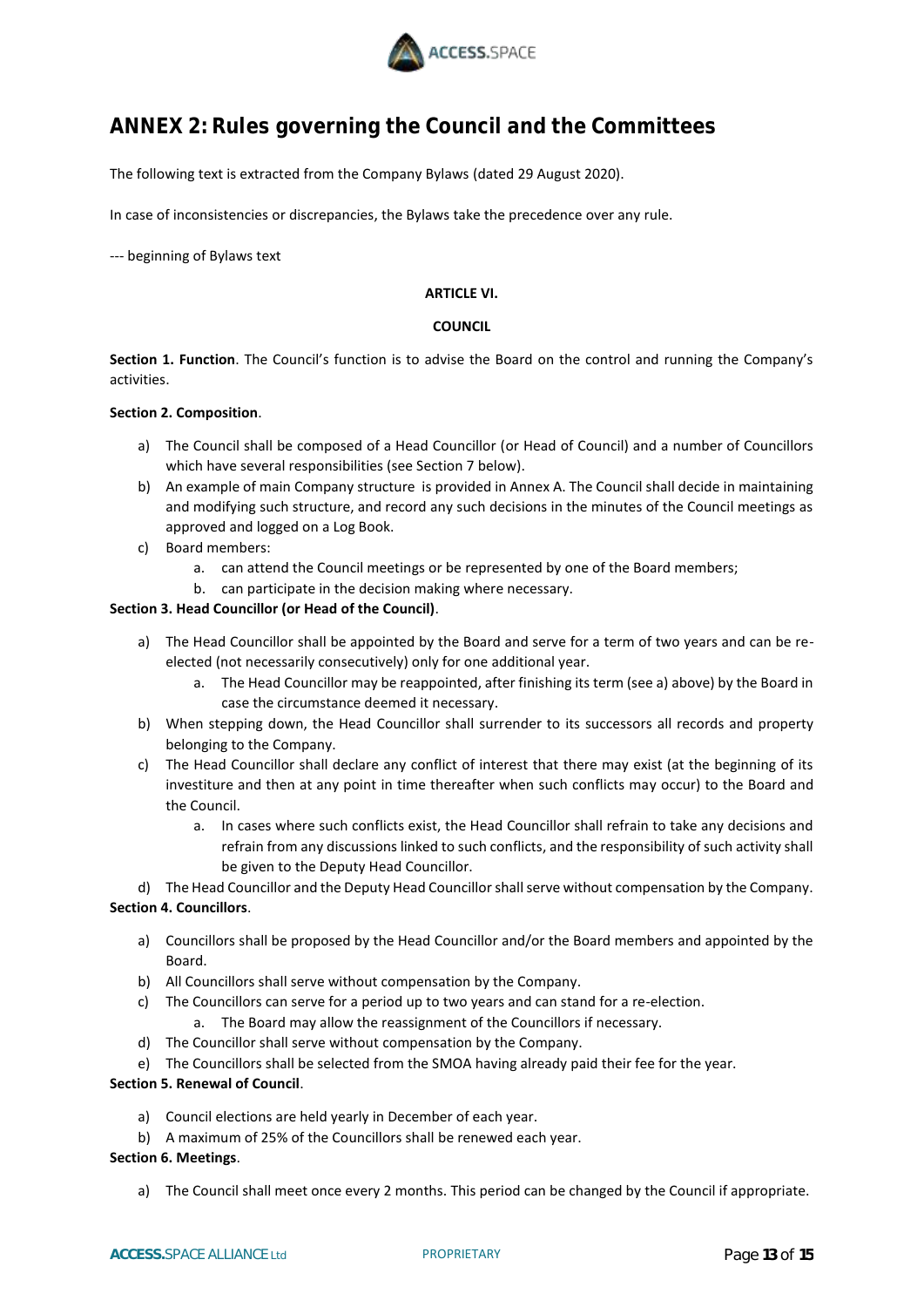

- b) A written notice shall be given of any council meeting by e-mail to each Councillor, not less than ten (10) days before the date of the meeting.
- c) The meeting shall be under the responsibility of the Head Councillor who may call for additional meetings if required, should he/she deem it necessary.
- d) Meetings may be held in-person, by telephone, or via video conference.
- e) The Council shall record the meeting minutes, approved by the council, on a Log Book.

**Section 7. Duties.** The Council, under the responsibility of the Head Councillor, shall have (and limited to) the following duties (see also Annex A):

- a) Stakeholder Membership Under the Head of Stakeholder Membership.
- b) Finance Under the Head of Finance.
- c) Committees Structure and Activities under the Chair of Committees.

1. The Head of Committee shall report the activities of the Committees, the assignment of the respective chairmen, the forming of new committees, and all other information necessary for a sound running of the Alliance and its reputation.

- d) Conference Preparations under the Head of Conferences.
- e) Legal under the Legal Counsel.

**Section 8. Vacancies**. A vacancy in any Council office, which may come during the course of the year, may be filled for the remainder of the term. Such action shall be done by vote of the Board of Directors, and with the advice of the Head Councillor.

### **ARTICLE VII.**

### COMMITTEES

#### **Section 1. Appointment.**

- (a) "Committees" are working groups or discussion groups, preparing position papers or guidelines or standards as it may fit each committee.
- (b) The Council may establish such Committees as it deems necessary for the Company to carry out its activities.
- (c) The number of committees and sub-committees, as well as their terms of reference, will be established and validated by the Board of Committee (see Section 2(b) and 3 below) , as and when such board is convened; usually once a year, or in extraordinary basis when a new committee is formed or terminated.
- (d) The Committee members shall be selected from the SMOA having paid their fees for the year.

### **Section 2. Structure.**

- (a) An example of Committee structure is as set out in Annex B, and this can be amended from time to time by the Council, and under the advice of the Chair of Committees.
- (b) The Head of Committees is also a member of the Council.
- (c) A Board of Committees, chaired by the Chair of Committees, will overlook the Committee structure and activities.
- (d) Such committees shall be under the responsibility of the Chair of Committees. He or she shall be appointed by the Head Councillor in agreement with the Board of Directors.
- (e) The committees may be altered or cancelled at any time by the Board, or the Council (in agreement with the Board).
- (f) Members of committees, and their Chairman, shall be proposed by the members of each committee and approved by the Chair of Committees, unless otherwise provided in these Bylaws.
- (g) All committee members, including the Chair of Committees, shall serve without compensation by the Company.
- (h) In case of disagreement for the appointment of new committees and their Chairman, then the Head Councillor will have the final say on such appointments.

### **Section 3. Board of Committees**